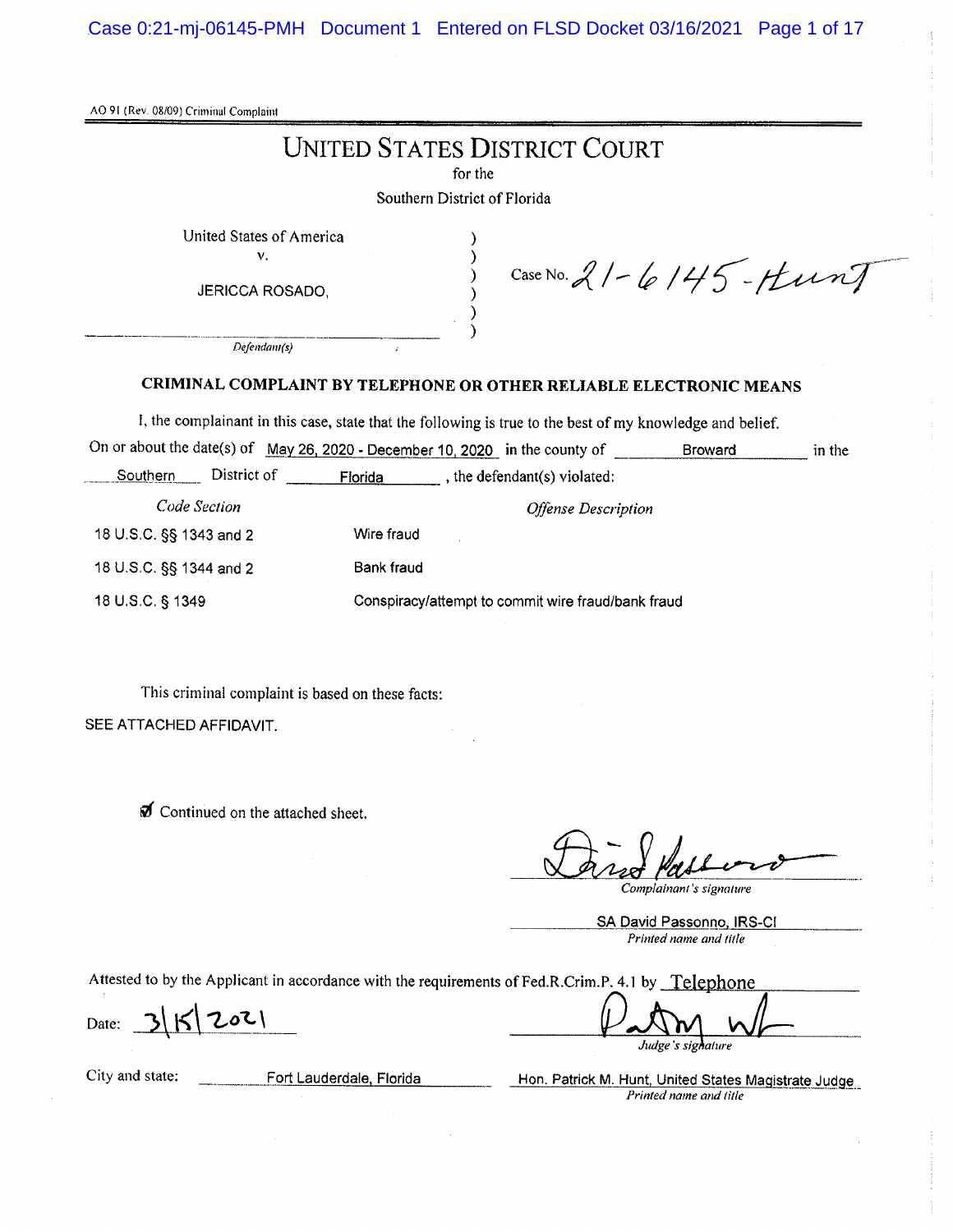#### **AFFIDAVIT**

I, David Passonno, being first duly sworn, hereby depose and state as follows:

#### **INTRODUCTION AND AGENT BACKGROUND**

 $1.$ I make this Affidavit in support of a criminal complaint charging JERICCA ROSADO ("ROSADO" or "Defendant"), with wire fraud, bank fraud, and attempt and conspiracy to commit wire fraud and bank fraud, in violation of 18 U.S.C. §§ 1343, 1344, 1349, and 2, from on or about May 26, 2020, to at least on or about December 10, 2020, in the Southern District of Florida, and elsewhere (the "Target Offenses").

 $2.$ Defendant has participated in a scheme to obtain by fraud millions of dollars in forgivable loans through the Paycheck Protection Program ("PPP") and other government programs, conspiring with a person now cooperating with the investigation ("CHS 2"), Devonte Thames, and others. Defendant obtained at least two kickback payments from fraudulent PPP loans for two companies. CHS 2 provided falsified documents and submitted the applications for those companies in exchange for separate kickback payments from the loan proceeds. Defendant also conspired to receive additional kickback payments for fraudulent PPP loan applications for other companies by recruiting other confederate loan applicants. Defendant also directed kickback payments from PPP loan proceeds to other co-conspirators and their businesses. To inflate the size of these PPP loans, and the corresponding kickbacks, the conspirators relied on a variety of false statements, including by submitting falsified bank statements and payroll tax forms. For example, the conspirators used nearly identical versions of the same fabricated bank statements, recycled in the PPP applications for multiple companies with minor changes.

 $3.$ The conspirators in the scheme planned or prepared at least 90 fraudulent applications, most of which were submitted. Based on the evidence investigators have reviewed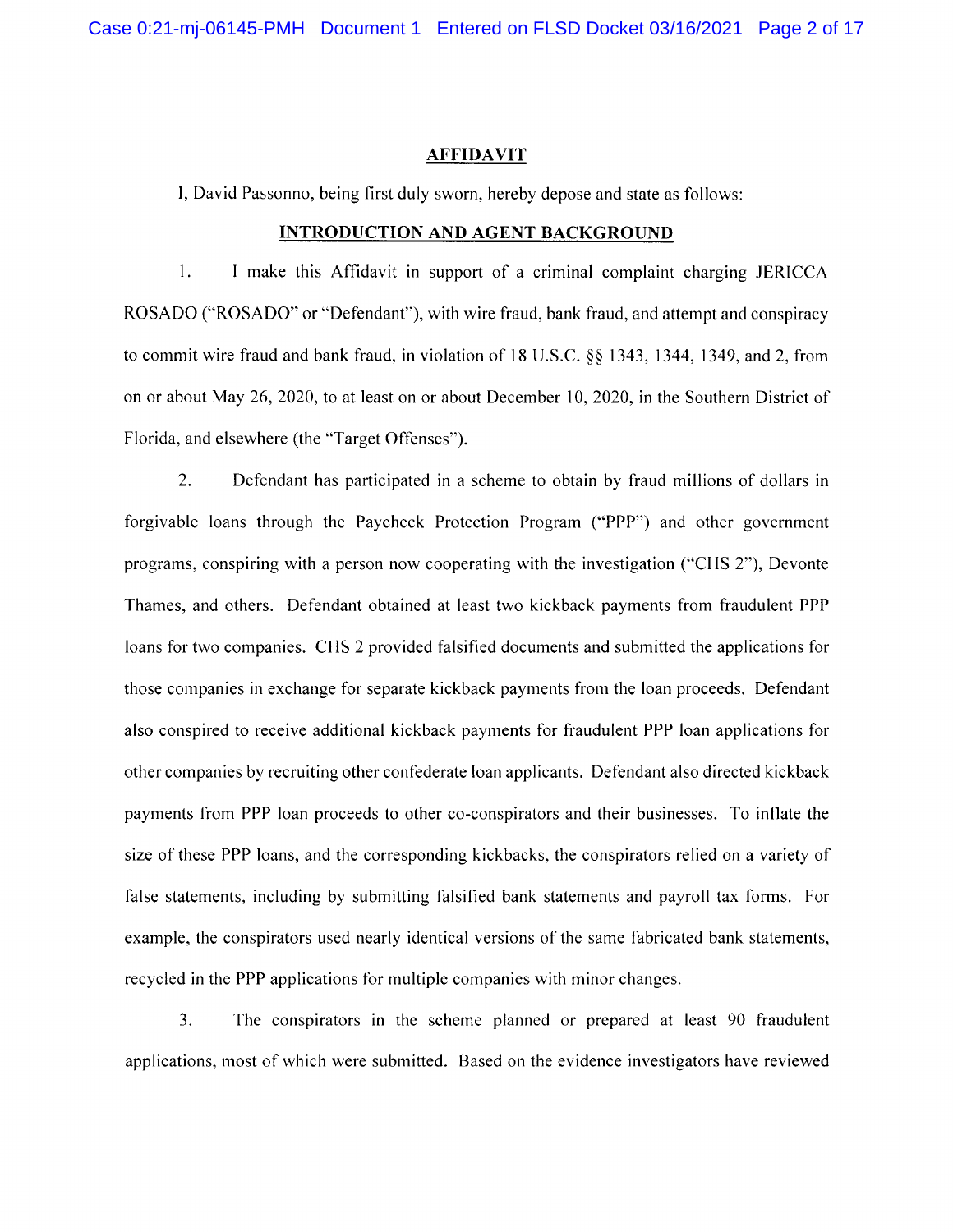to date, CHS 2, Defendant, and their co-conspirators applied for PPP loans that are together worth more than \$34 million, with at least approximately 42 of those loans approved and funded for a total of approximately \$17.6 million. Certain of those loan recipients then wired a kickback of varying amounts, often approximately 25% of the fraudulent loan proceeds, to an account controlled by CHS 2.

 $4.$ I am a Special Agent with the United States Department of the Treasury, Internal Revenue Service, Criminal Investigation ("IRS-CI") and have been employed in this capacity since December 2018. I am presently assigned to the Miami Field Office. My duties as a Special Agent include the investigation of possible criminal violations of the Internal Revenue Code (Title 26 of the United States Code), the Bank Secrecy Act (Title 31 of the United States Code), and the Money Laundering Statutes (Title 18 of the United States Code). I graduated from the Criminal Investigator Training Program at the Federal Law Enforcement Training Center in April 2019 and the Special Agent Investigative Techniques program at the National Criminal Investigation Training Academy in December 2019. In these two programs, I studied a variety of law enforcement tactics and criminal investigator techniques relating to tax and financial crimes. Since becoming an IRS-CI Special Agent, I have personally investigated and assisted in investigations relating to the Internal Revenue Laws and financial crimes. Recently, I have been assigned to work with the U.S. Department of Justice and other law enforcement partners, including the Federal Bureau of Investigation and the Small Business Administration Office of Inspector General, to investigate possible fraud associated with the stimulus and economic assistance programs created by the federal government in response to the COVID-19 pandemic.

5. The facts in this Affidavit come from my personal observations, my training and experience, and information obtained from other members of law enforcement and from witnesses.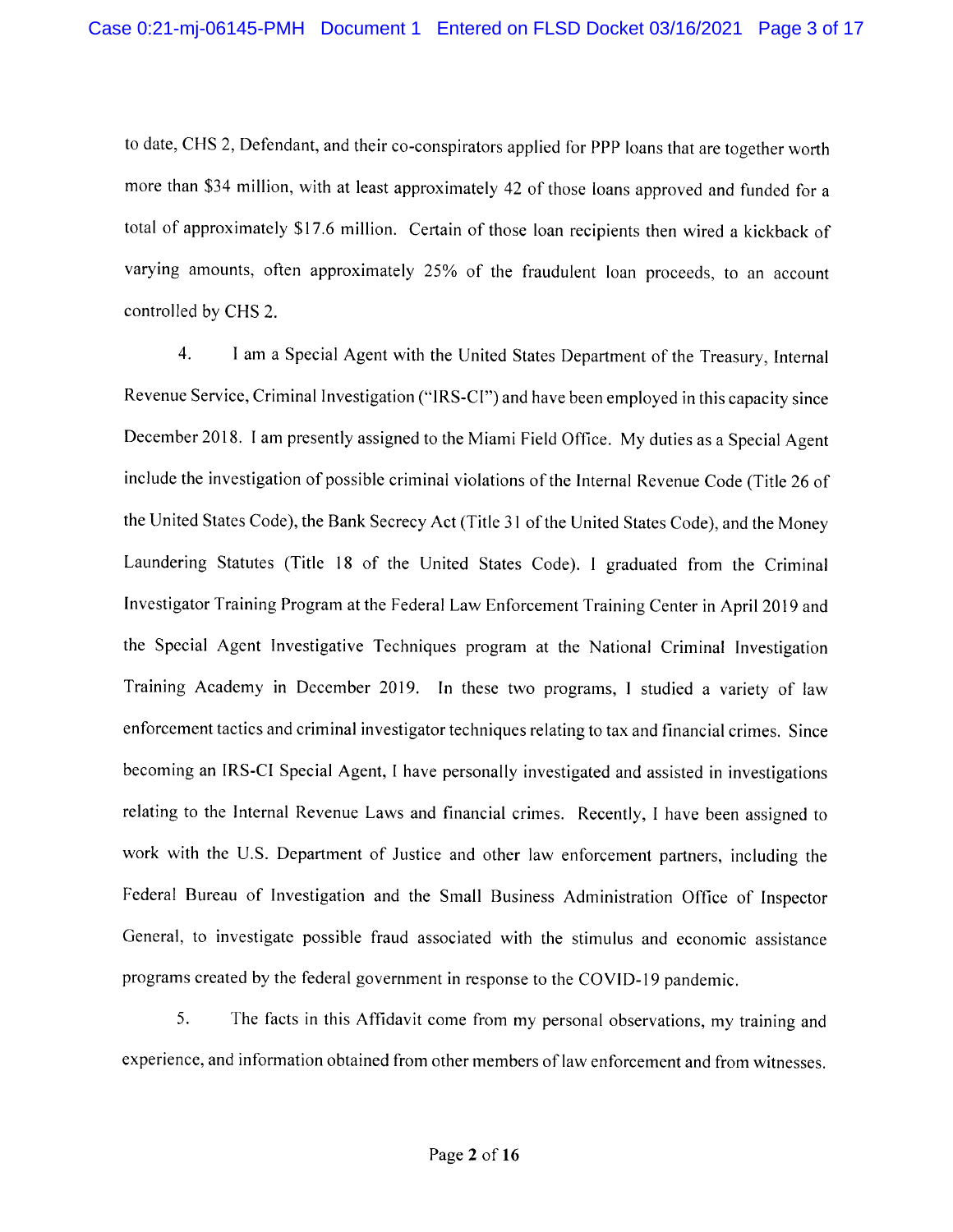This Affidavit is intended to show merely that there is sufficient probable cause and does not set forth all of my knowledge about this matter.<sup>1</sup>

## **PROBABLE CAUSE**

### **The Paycheck Protection Program**

6. The Coronavirus Aid, Relief, and Economic Security ("CARES") Act was a federal law enacted in or around March 2020 and designed to provide emergency financial assistance to the millions of Americans who are suffering the economic effects caused by the COVID-19 pandemic. One source of relief provided by the CARES Act was the authorization of forgivable loans to small businesses for job retention and certain other expenses, through a program referred to as the Paycheck Protection Program ("PPP").

 $7.$ In order to obtain a PPP loan, a qualifying business submitted a PPP loan application, which was signed by an authorized representative of the business. The PPP loan application required the business (through its authorized representative) to acknowledge the program rules and make certain affirmative certifications in order to be eligible to obtain the PPP loan. In the PPP loan application (Small Business Administration ("SBA") Form 2483), the small business (through its authorized representative) was required to provide, among other things, its: (a) average monthly payroll expenses; and (b) number of employees. These figures were used to calculate the amount of money the small business was eligible to receive under the PPP. In addition, businesses applying for a PPP loan were required to provide documentation confirming their payroll expenses.

 $\mathbf{1}$ The conduct and charges described in this Affidavit are part of a larger investigation that is being conducted in this District and elsewhere. As a result, not all numbered sources and anonymous individuals and entities are described in every filing. I have included in this Affidavit only those individuals and entities I have deemed necessary to explain the particular facts set forth here.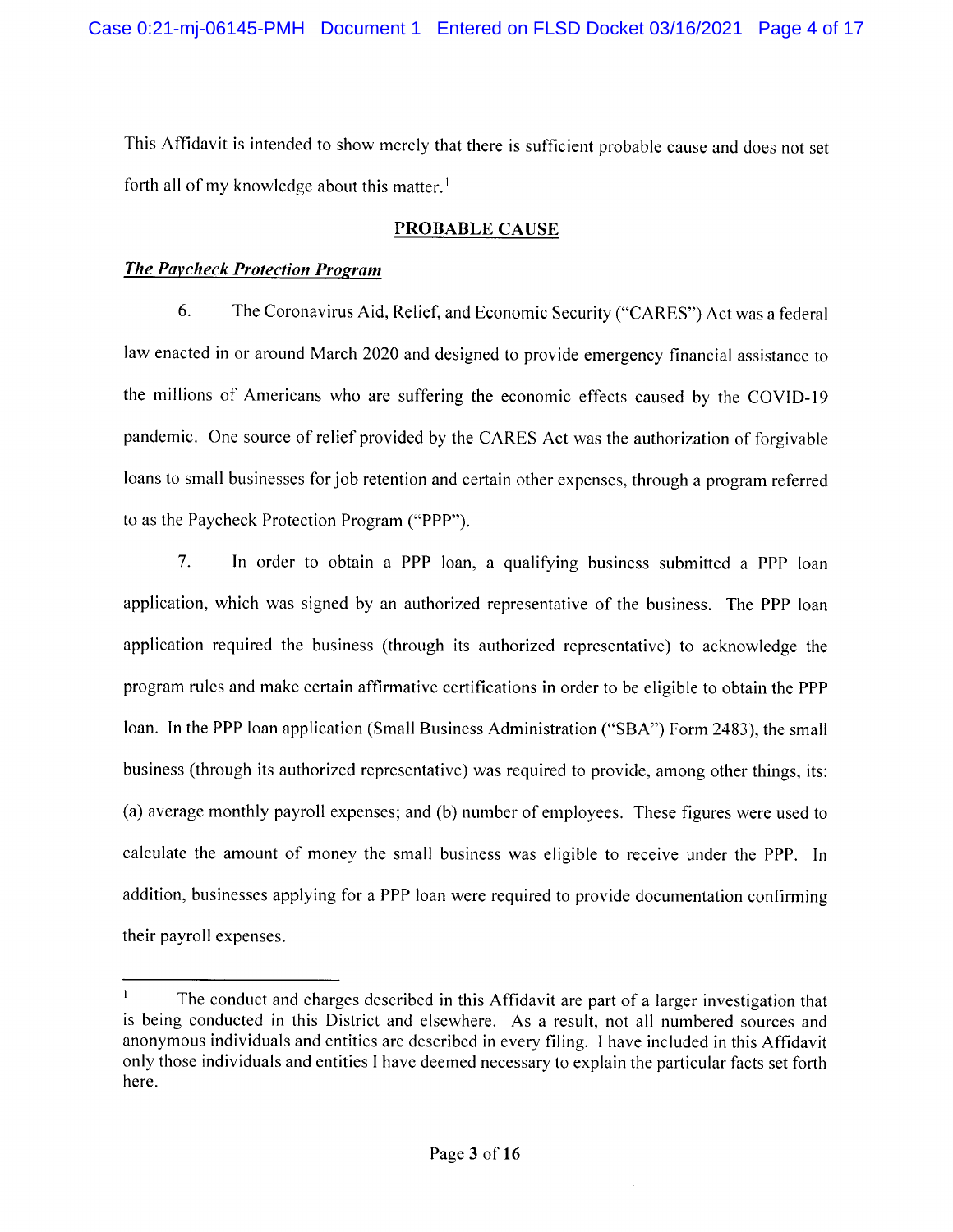8. A PPP loan application was processed by a participating lender. If a PPP loan application was approved, the participating lender funded the PPP loan using its own monies. While it was the participating lender that issued the PPP loan, the loan was 100% guaranteed by the SBA. Data from the application, including information about the borrower, the total amount of the loan, and the listed number of employees, was transmitted by the lender to the SBA in the course of processing the loan.

9. PPP loan proceeds were required to be used by the business on certain permissible expenses—payroll costs, interest on mortgages, rent, and utilities. The PPP allowed the interest and principal on the PPP loan to be entirely forgiven if the business spent the loan proceeds on these expense items within a designated period of time and used a defined portion of the PPP loan proceeds on payroll expenses.

#### **Financial Institutions**

10. This Affidavit references financial institutions that are headquartered in the United States and insured by the Federal Deposit Insurance Corporation, including Bank 1, Bank 3, Bank 5, Bank 6, Bank 7, and Bank 11.

#### The Scheme to Obtain Fraudulent PPP Loans

On or about May 13, 2020, Phillip J. Augustin ("Augustin") and CHS 2 worked  $11.$ together to submit a fraudulent PPP loan application on behalf of a company owned by Augustin. Augustin submitted a PPP loan of \$84,515 to a federally insured bank (hereinafter "Bank 3"), through a third-party company processor (hereinafter "Bank Processor 1"). The application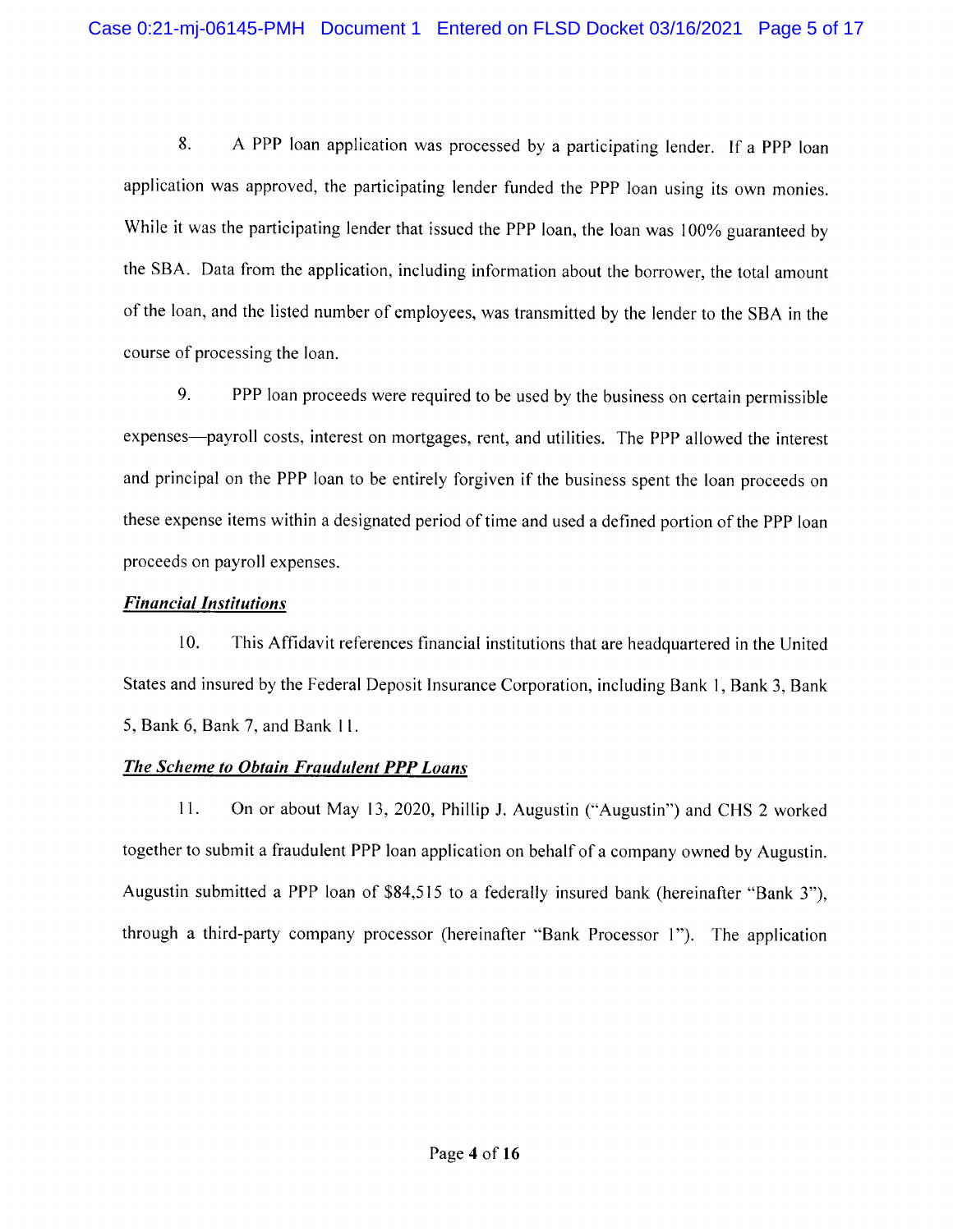included bank statements that are clear forgeries, and CHS 2 has admitted that the application was based on documents that he falsified for Augustin.<sup>2</sup>

 $12.$ Following the success of that initial fraudulent PPP application, Augustin and CHS 2 began to work on obtaining more and larger PPP loans for Augustin's associates and others, generally for several hundred thousand dollars for each loan, up to as much as approximately \$1.24 million. Based on the evidence investigators have reviewed so far, CHS 2 and Augustin collectively coordinated applications for PPP loans that are together worth more than \$34 million dollars. The evidence also shows many more PPP loans were attempted but rejected by banks or their partners, or were planned and prepared, but not submitted before CHS 2's arrest. The evidence suggests that all or nearly all of those loan applications were fraudulent.

13. Investigators have obtained many other PPP loan applications that CHS 2 has admitted he submitted as part of this scheme, based on falsified documents, and have also obtained draft documents used or intended to be used in those applications or others. These applications all follow the same pattern of fraud—many with obviously counterfeit February 2020 bank statements, and all with fabricated IRS Forms 941 (titled, "Employer's Quarterly Federal Tax Return") with the same indicia of fraud found in Augustin's initial application—but generally with even larger inflated payroll numbers, thus yielding much larger loans.<sup>3</sup> CHS 2 has explained to

<sup>&</sup>lt;sup>2</sup> On June 25, 2020, investigators arrested CHS 2 and another person now cooperating with the investigation ("CHS3") and executed search warrants at their residences. Following his arrest, CHS 2 chose to cooperate with the investigation in the hope of obtaining favorable consideration in connection with his pending charges. CHS 2 was interviewed on that day, and has continued to cooperate with the investigation after obtaining counsel. Most of his statements related herein have been corroborated by records obtained from third parties or recovered from his electronic devices.

 $\overline{\mathbf{3}}$ Some loan applications also included voided checks that appear to be falsified, such as a purported Bank 5 check that appears to have been produced on a computer and, as an email subject line transmitting the check reads, "Converted to PDF," rather than a scan of an authentic check.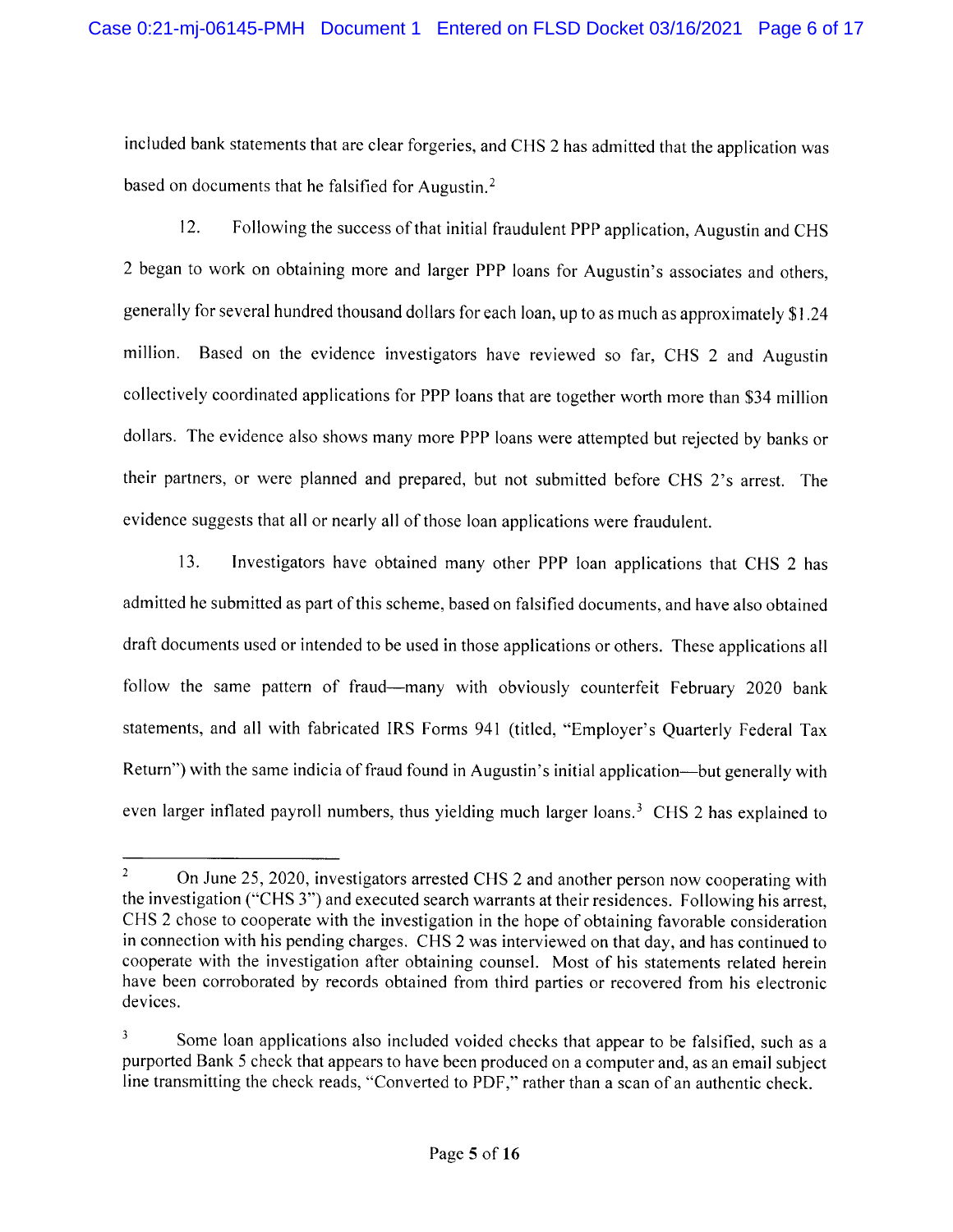investigators that the figures in the Forms 941 were the product of a formula that allowed him to start with a target loan amount, and then "back into" the payroll figures on the form. He explained how he used figures that would produce an average monthly payroll for 2019 that, when multiplied by 2.5, would yield the requested loan amount. In turn, the number of employees reported was chosen based on fictional payroll figures, chosen to avoid an average employee salary that might raise suspicion.

 $14.$ CHS 2 has also explained that he tried to use bank statements showing that the company had a large balance. Because so few companies had such a statement, and likely also because it was easier than keeping track of their true statements, CHS 2 repeatedly submitted nearreplicas of the same falsified bank statements. In particular, CHS 2 appears to have recycled one statement each from Bank 1, Bank 6, and Bank 7. In recycling a statement, CHS 2 generally changed only the account number and the account holder's name and address, such that each version of the statement had identical figures and line items throughout the statement.

15. A review of records for bank accounts controlled by CHS 2 at Bank 5 confirm CHS 2's admissions that he received numerous kickbacks, often of approximately 25% of the amount of the loans, and that he regularly wired Augustin a share of that kickback in the early stages of the scheme. CHS 2 explained that they were doing so many loans by the end of May that he changed course, instead wiring larger lump sums, collecting Augustin's shares of the kickbacks for multiple loans in one wire.

16. Investigators are still receiving and analyzing records, but based on a preliminary analysis, as of August 31, 2020, investigators had identified a total of approximately \$2,367,765.82 in transfers to CHS 2's accounts from entities that each obtained a sizable PPP loan and that were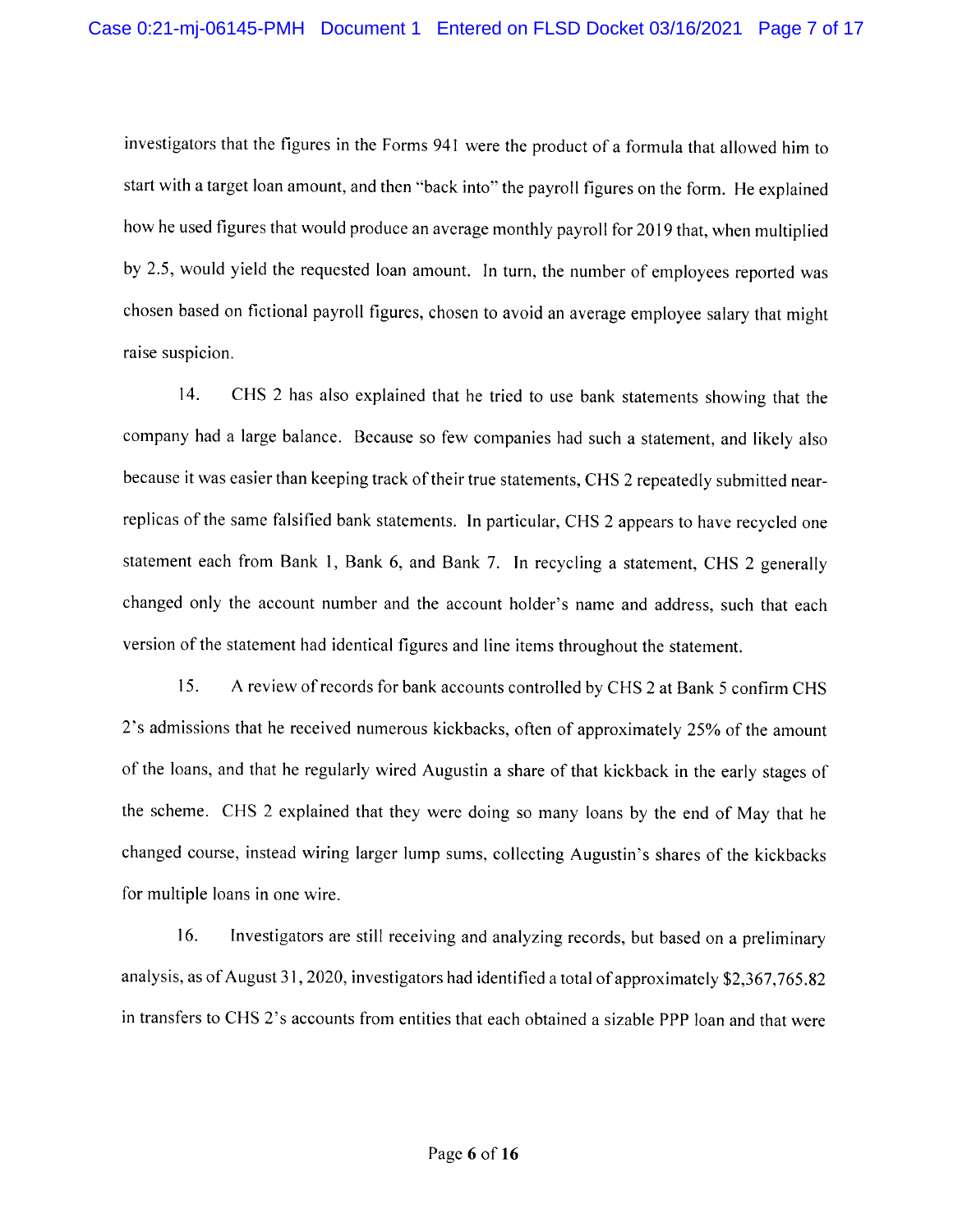identified in the PPP files seized from CHS 2's and another co-conspirator's residences, as described below—or from individuals associated with those entities.

 $17.$ The PPP loans identified above as implicated in the foregoing kickback payments to CHS 2 represent only a fraction of the overall scheme. In executing search warrants at the respective residences of CHS 2 and CHS 3, federal agents found stacks of paper printed out and organized by entity, containing an "intake form," fabricated Forms 941, or both for each entity. The intake forms contained fields for the information needed to fabricate the documents and fill out other aspects of the PPP application: identifying information about the owner and company, as well as bank account information for receiving the loan. A section at the end marked "BELOW IS OFFICE USE ONLY" included blank fields for the "Number of Employees," "Monthly Payroll Expense," and "SBA Loan Pre-Approval Amount." Between CHS 2's and CHS 3's residences, investigators seized paper files for PPP loan applications for approximately 80 different entities.

 $18.$ Data obtained from the SBA showed additional PPP loan applications from additional entities that text message and email records show had been referred to CHS 2 by members of the conspiracy.

### Recorded Calls, Text Messages, Bank Records, and Toll Records Confirm ROSADO's Knowing **Participation in the Fraudulent Loan for Devonte Thames**

19. As part of the investigation, law enforcement obtained communications between CHS 2 and another individual who has separately been charged as part of this scheme, Devonte Thames. These communications included text messages and recorded calls. I have reviewed a number of these communications, which discussed, among other things, kickback payments paid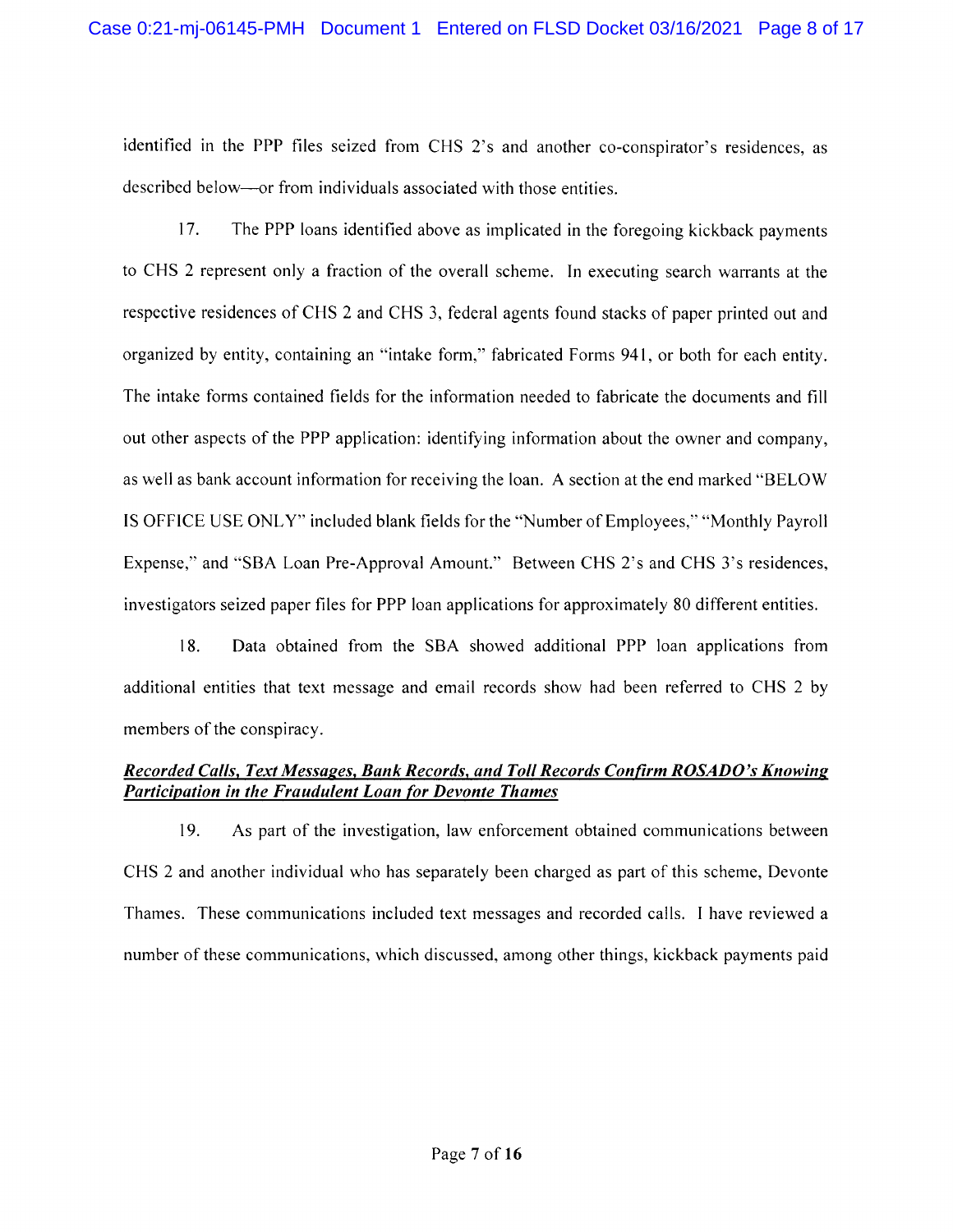to ROSADO for a fraudulent PPP loan Thames received for his own company, Berneta E. Thames Foundation LLC (the "Thames Foundation").<sup>4</sup>

20. At law enforcement's direction, on or about January 22, 2021, CHS 2 conducted a recorded call to Thames at the phone number belonging to Thames. CHS 2 was returning a call he received from Thames on or about January 21, 2021, when Thames reached out to CHS 2, while CHS 2 was located within the Southern District of Florida, after several months of silence, to obtain new PPP loans through the fraud scheme. Thames explained to CHS 2 that "Ricca" was his contact in obtaining his original PPP loan for the Thames Foundation. Thames explained that in obtaining this loan, he had followed "Ricca's" instructions regarding the kickback payment he owed to the scheme's participants. Specifically, Thames explained that he had sent a wire payment of about \$60,000, followed by another wire of about \$20,000, before paying the remaining kickback balance to "Ricca" in cash.

21. Beginning on or about February 5, 2021, CHS 2 conducted multiple recorded calls with Thames at the same phone number. During one of these calls, Thames told CHS 2 that ROSADO's nickname is "Ricca," but that "Jericca" is her real name. Thames could not recall her last name. Thames also told CHS 2 that it had been about two months since he had last spoken to ROSADO. On or about February 5, 2021, Thames told CHS 2 that ROSADO's phone number is 925-550-1385. Subscriber records for 925-550-1385 from AT&T listed "JERICCA ROSADO" as the subscriber for this phone number from May 18, 2019 to December 10, 2020.

 $\overline{4}$ Bank Processor 1's Internet Protocol ("IP") address records for the Thames Foundation loan application showed that a computer with an IP address (ending in 170) associated with CHS 2's residence in Broward County, Florida, logged into the Thames Foundation loan account as early as May 27, 2020 and took certain steps as part of the loan application process.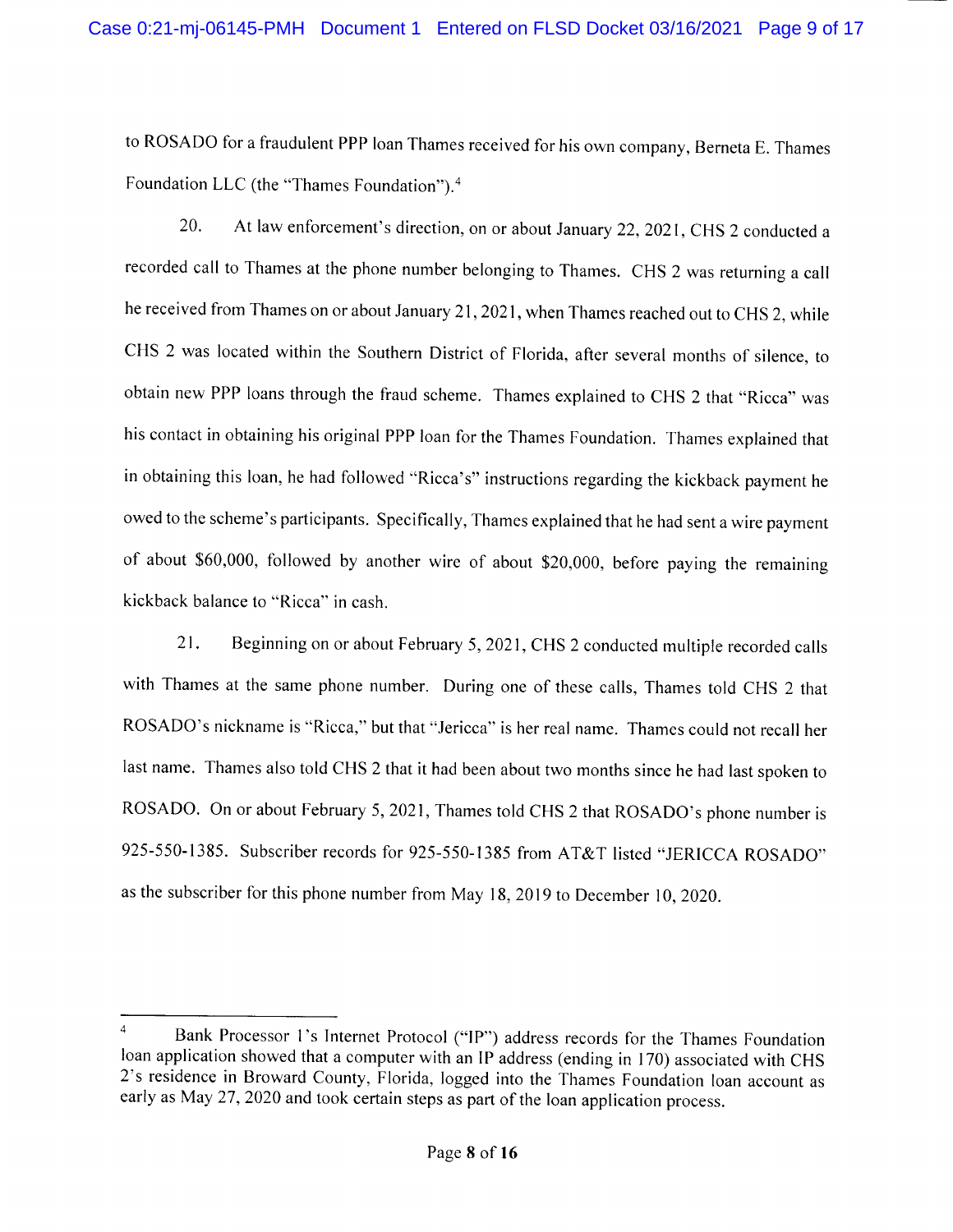22. On or about February 6, 2021, CHS 2 conducted a recorded call to Thames at the same phone number. Thames provided CHS 2 with details of wire transfers and payments Thames made after receiving the PPP loan for the Thames Foundation. Thames told CHS 2 that the instructions for these wire transfers and payments came via text message from ROSADO. Thames explained to CHS 2 that ROSADO sent instructions by text message for Thames to wire transfer approximately \$60,000. Thames said he thought he took a screenshot of the wire information for this transaction because he remembered walking into the bank and having everything written down. Bank records for the Thames Foundation held at Bank 6 showed that, on or about June 5, 2020, Thames wired \$61,460 to an account for a company that CHS 2 controlled held at Bank 5 in Hollywood, Florida. According to Thames, ROSADO also sent instructions by text message for Thames to wire \$20,486 to another individual who has been charged in this scheme ("CHS 5")<sup>5</sup> at Bank 8 in Davie, Florida. Bank records for an account held by Thames at Bank 7 showed that, on or about June 26, 2020, Thames wired \$20,486 to CHS 5 at Bank 8.

23. On the same call, Thames told CHS 2 that ROSADO also sent him instructions by text message to overnight a certified check in the amount of approximately \$49,000 to Company 50. Thames told CHS 2 that he never sent this certified check to Company 50 because ROSADO instead traveled to Charleston, South Carolina, to pick up the payment in cash. Thames told CHS 2 that ROSADO traveled to Charleston twice to pick up money. Thames told CHS 2 that when ROSADO received the kickback payment, she traveled to Las Vegas, Nevada. Thames also told CHS 2 that ROSADO would call him when she was in a store purchasing something, and that ROSADO was "just blowing the money basically."

CHS 5 has previously been charged and arrested for his role in the scheme. Following his arrest, CHS 5 chose to cooperate with the investigation in the hope of obtaining favorable consideration in connection with his pending charges.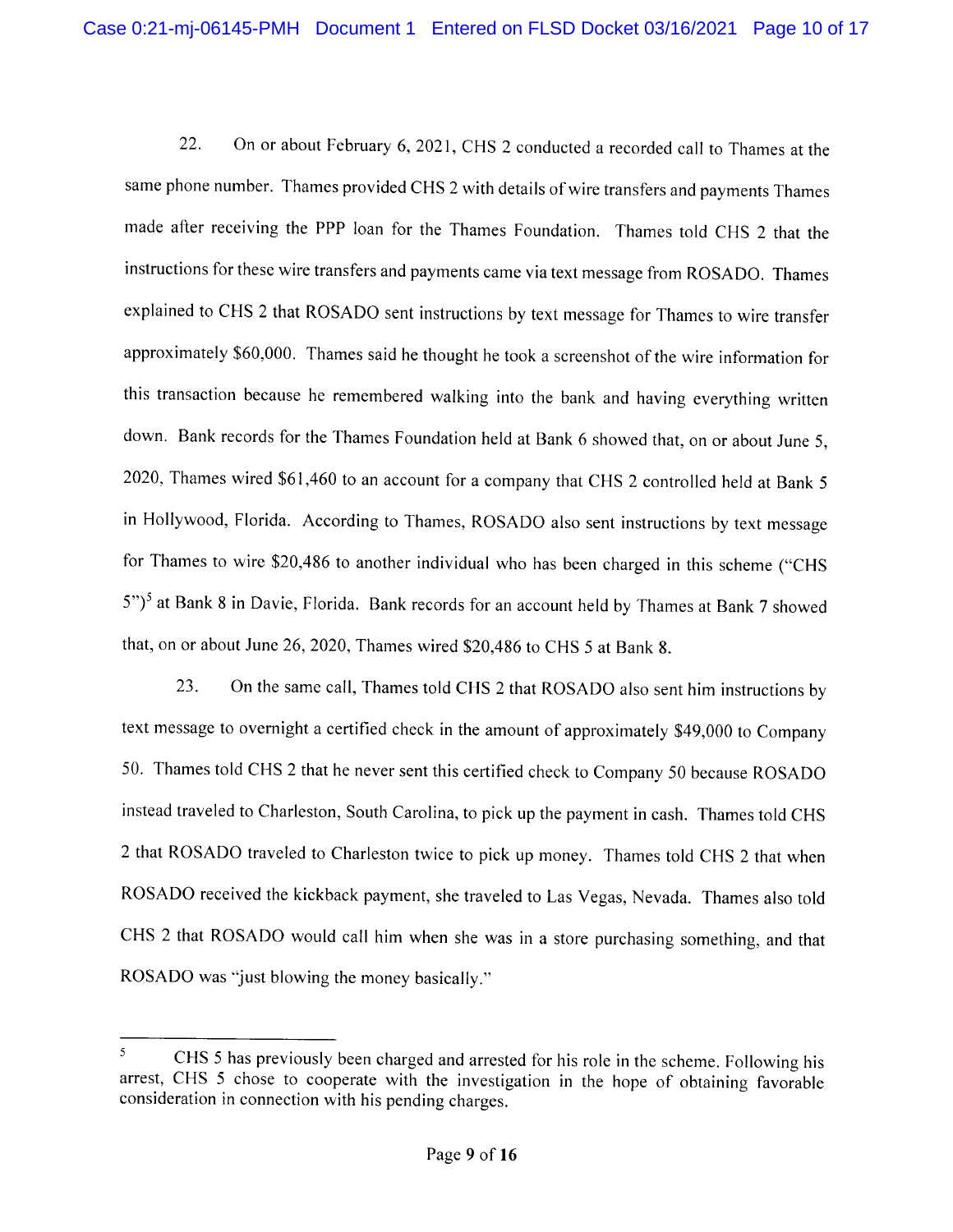24. According to the New York State Division of Corporations business entity website, Company 50 was incorporated as a domestic limited liability company on or around June 2, 2020. The registered agent for Company 50 is listed as "LEGALINC CORPORATE SERVICES INC." An account at Bank 7 held in the name of Company 50 is not registered to ROSADO, but to two other individuals ("Person 58" and "Person 59"). As set forth below, on or about June 25, 2020, a corporate account at Bank 7 controlled by ROSADO transferred \$25,000 to the account at Bank 7 held in the name of Company 50 as part of an apparent kickback in connection with a fraudulent PPP loan obtained as part of the scheme. Further, the registered agent for Company 50 was also the registered agent for the transferor company controlled by ROSADO.

25. On or about February 8, 2021, Thames sent CHS 2 a screenshot of an apparent text message conversation between ROSADO and Thames discussing the kickback payments for the Thames Foundation PPP loan while Thames was at a Bank 6 branch location. In this screenshot, ROSADO provided Thames with a specific amount to send to CHS 2, and also instructed Thames to make an additional cash withdrawal for "payment[.]" Moreover, ROSADO instructed Thames that in the event Bank 6 employees had questions about the cash withdrawal, that Thames should say "it's for cash flow for your business."

# Text Messages Between Thames and ROSADO Further Confirm ROSADO's Knowing **Participation in the Fraud Scheme**

26. Law enforcement obtained text messages between Thames and ROSADO from Thames's phone pursuant to a federal search warrant. I have reviewed these text messages, which include the exchange that Thames sent to CHS 2 in a screenshot on or about February 8, 2021, of a conversation between Thames and ROSADO that occurred on or about June 4, 2020. Generally, the text messages further illustrate ROSADO's involvement in helping Thames to obtain the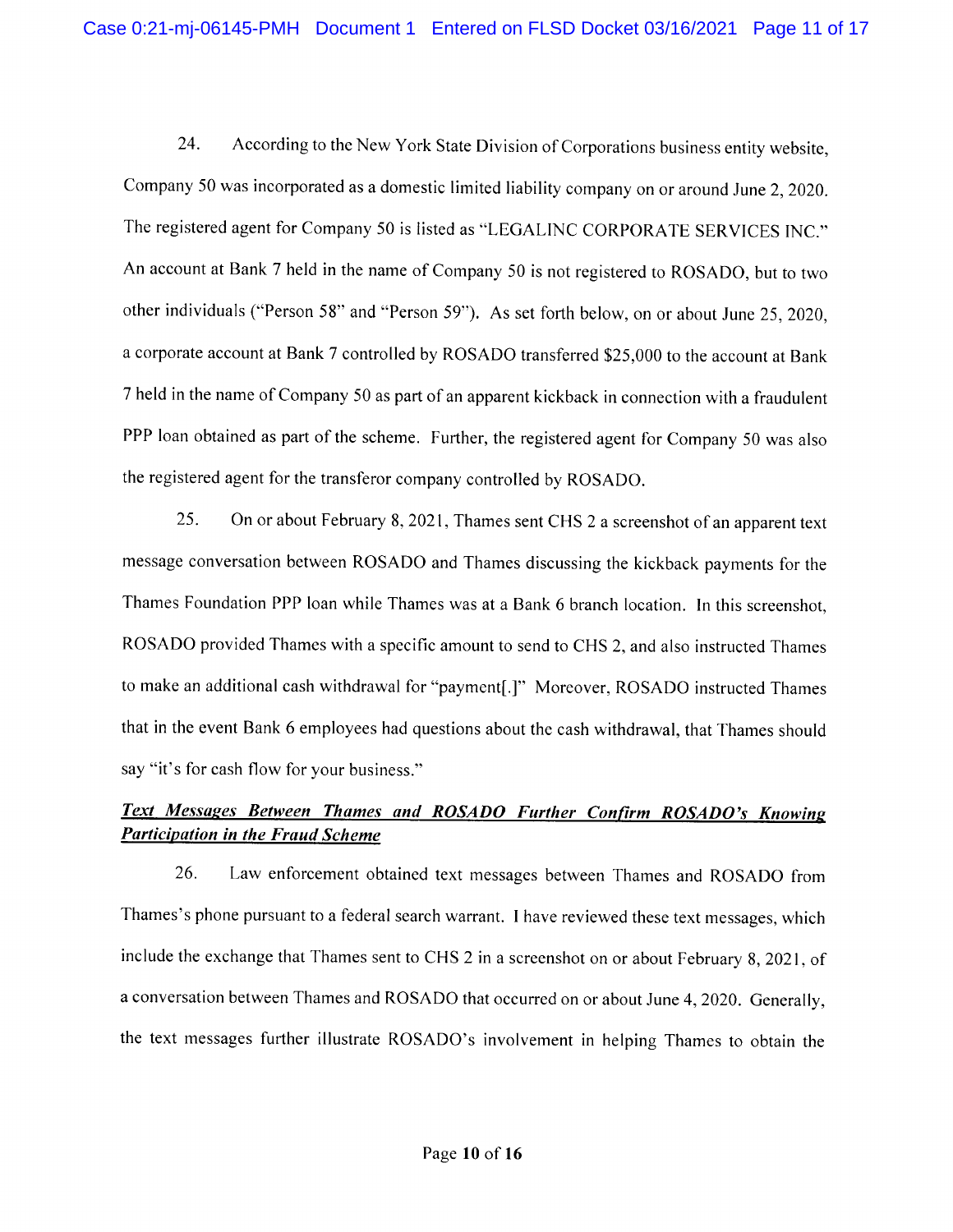fraudulent Thames Foundation PPP loan. They also illustrate ROSADO'S involvement in coordinating kickback payments and recruiting additional participants to the fraud scheme.

 $27$ From on or about May 26, 2020 through in and around July 2020, Thames continuously exchanged text messages with ROSADO at 925-550-1385 about the fraud scheme. Topics of discussion included the Thames Foundation PPP loan (including screenshots of loan documents); the "fees" that ROSADO and others would receive after Thames received this fraudulent PPP loan; wiring instructions for kickback payments to various scheme participants including CHS 2 and CHS 5; issues that Thames had with the depository bank for the Thames Foundation PPP loan; ROSADO's suggestion that Thames create a second corporate bank account to "move" the fraudulent Thames Foundation PPP loan proceeds; concerns over the possibility that the names of PPP loan recipients would become public; and a dispute about how much of a kickback Thames owed ROSADO for the Thames Foundation PPP loan.

28. Thames and ROSADO also exchanged text messages about recruiting additional confederate loan applicants to the fraud scheme. For example, on or about June 15, 2020, ROSADO sent Thames a message that read, "It's money on the floor ready to get got" followed by a message that read, "It's a lot of plays we can run[.]" These messages were in the context of ongoing discussions between Thames and ROSADO from in or around May 2020 through in or around July 2020 about a fraudulent PPP loan for an individual known to Thames ("Person 32").

## Additional Records Confirm ROSADO's Involvement with the Fraudulent Loan for Person 32, Also Referenced in Text Messages Between ROSADO and Thames

29. On or about May 29, 2020, CHS 5 sent CHS 2 a text message in which he referred Person 32, who owned another company ("Company 32"), to CHS 2 for a PPP loan. CHS 5 said he did not know Person 32 or Company 32, and that Company 32 was referred through CHS 5 by an unidentified female co-conspirator.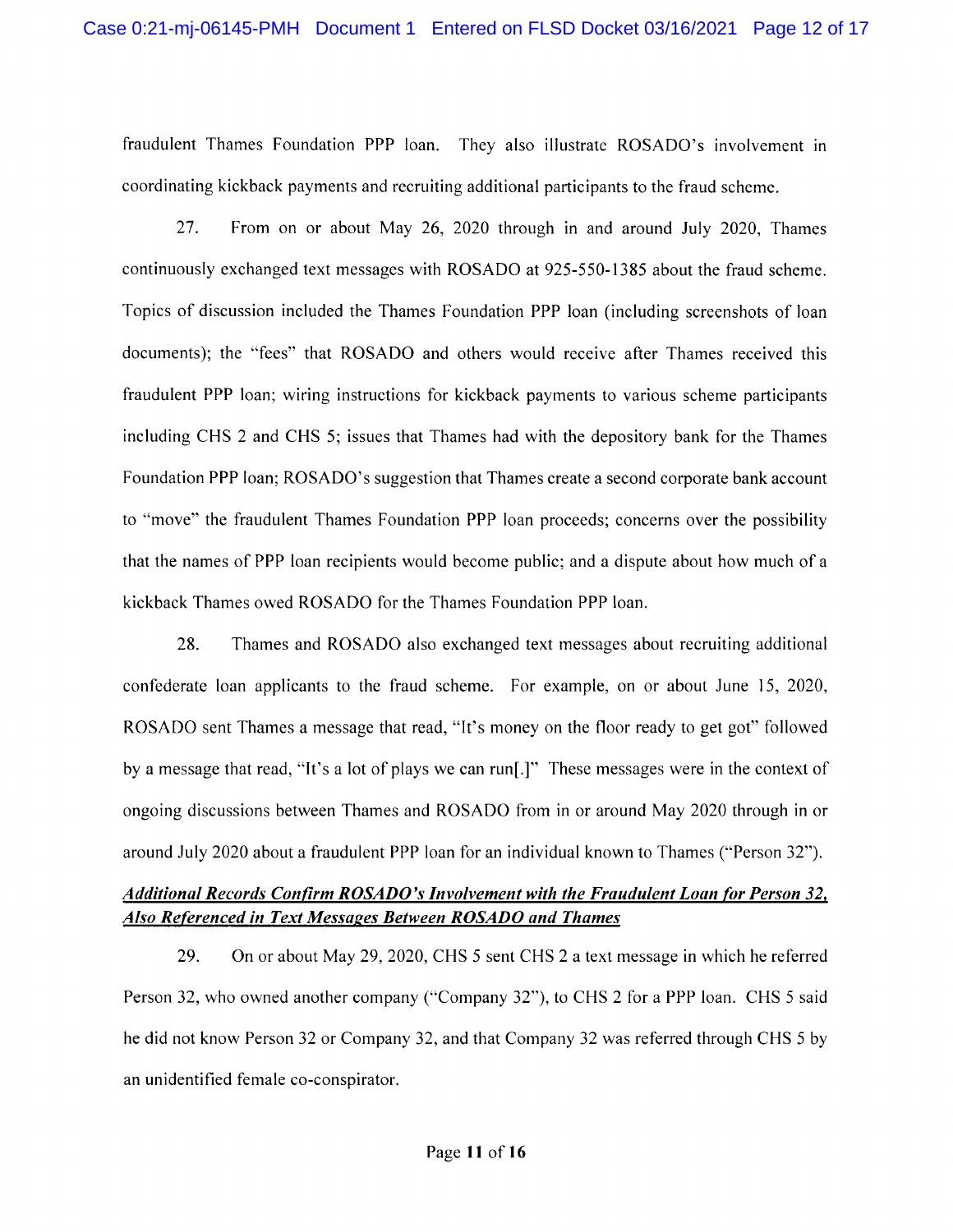30. According to the South Carolina Secretary of State business entity website, Company 32 was incorporated in or around April of 2014, and listed Person 32 as the company's registered agent. According to toll records received from Verizon, the subscriber for the phone number provided to CHS 2 was Person 32, and the business name was listed as Company 32. Toll records showed that from on or about May 31, 2020, until on or about July 13, 2020, Person 32 had continuous communications with ROSADO at phone number 925-550-1385.

 $31.$ The PPP loan application form for Company 32 listed Person 32 as the owner of Company 32, claimed Company 32 had 22 employees, and stated that the average monthly payroll was \$181,709. Based on this figure, the amount of the PPP loan request was \$454,272. The loan application for Company 32 contained the same indicia of fraud as other loan applications in the scheme, including fake bank statements and Forms 941 that followed the same style and pattern as the many other Forms 941 that CHS 2 described and acknowledged that he helped create and submit in the course of the scheme. CHS 2 has confirmed that he helped submit the PPP loan application for Company 32 and confirmed that it was based on fraudulent documentation. On June 2, 2020, Company 32 received a PPP loan of \$454,272 from Bank 3.

32. Bank records for CHS 2's account at Bank 5 showed an incoming wire transfer from Company 32 on June 8, 2020 for \$113,568. That payment was exactly 25% of the Company 32 PPP loan amount, which was the percentage CHS 2 typically required during the scheme. That payment is in addition to the apparent kickback that Company 32 paid to ROSADO, as further discussed below.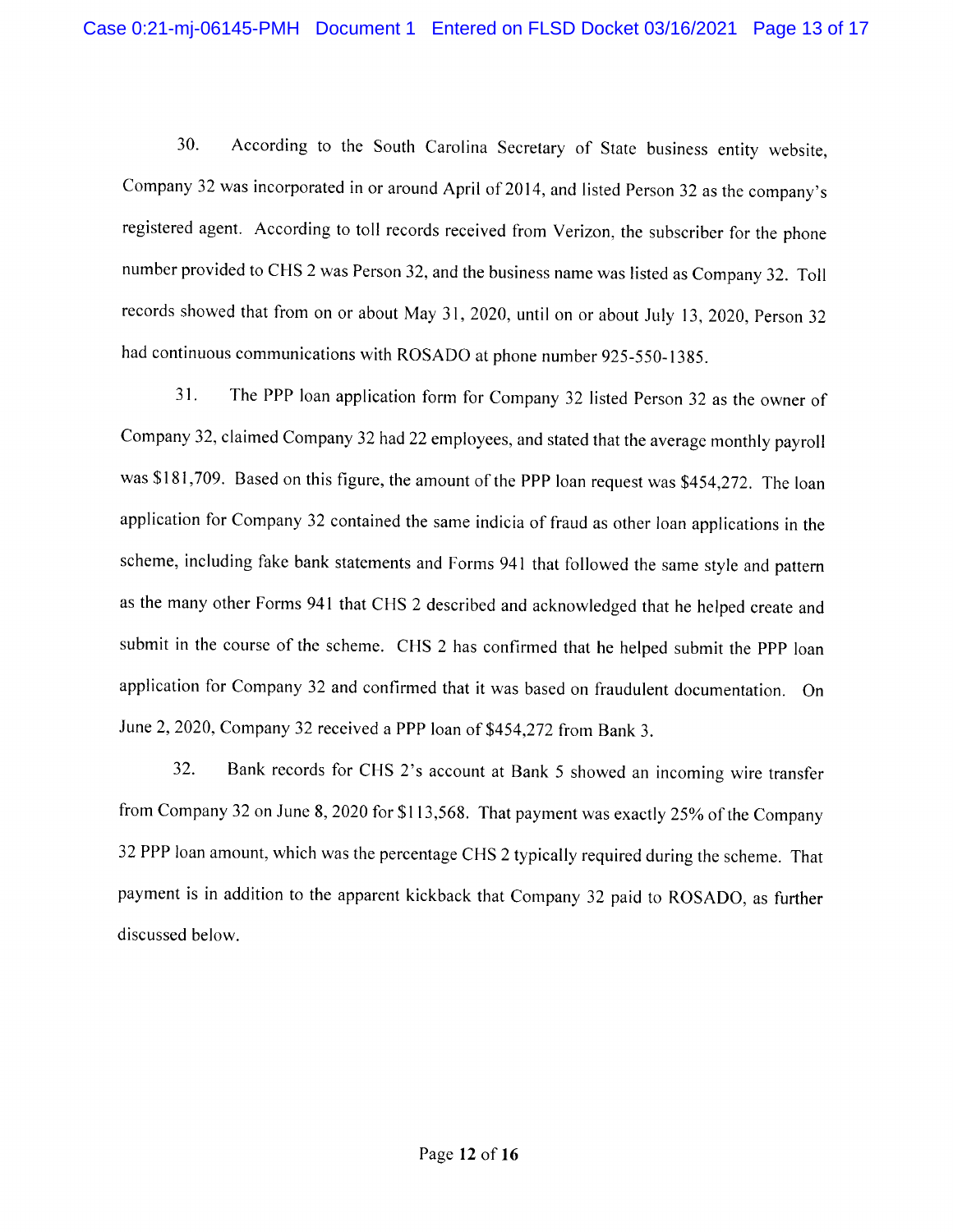#### **Phone Records Show ROSADO's Involvement with Additional PPP Loan Recipients**

33. On or about May 29, 2020, CHS 5 sent CHS 2 a text message in which he referred another individual charged in the fraud scheme, David Redfern, for a PPP loan for Redfern's company, Wilder Effects LLC ("Wilder Effects"). CHS 5 said he did not know Redfern or Wilder Effects, and that Wilder Effects was referred through CHS 5 by an unidentified female coconspirator. CHS 2 has confirmed that he helped submit the PPP loan application for Redfern's company, and confirmed that it was based on fraudulent documentation.<sup>6</sup> Toll records showed that from on or about June 1, 2020, until on or about June 25, 2020, Redfern had continuous communications with ROSADO at phone number 925-550-1385. On or about October 14, 2020, law enforcement executed a federal search warrant for Redfern's phone and learned that ROSADO's phone number (925-550-1385) was saved as "Cali" in the phone's contacts.

34. On or about May 29, 2020, CHS 5 sent CHS 2 a text message in which he referred the owner ("Person 40") of another company ("Company 40") to CHS 2 for a PPP loan. CHS 5 said he did not know Company 40 or Person 40, and that Company 40 was referred through CHS 5 by an unidentified female co-conspirator. CHS 2 has confirmed that he helped submit the PPP loan application for Company 40, and confirmed that it was based on fraudulent documentation.<sup>7</sup> Toll records received from T-Mobile for the phone number provided to CHS 2 for Person 40

<sup>6</sup> The loan application for Wilder Effects contained the same indicia of fraud as other loan applications in the scheme, including fake bank statements and Forms 941 that followed the same style and pattern as the many other Forms 941 that CHS 2 described and acknowledged that he helped create and submit in the course of the scheme.

 $7<sup>1</sup>$ The loan application for Company 40 contained the same indicia of fraud as other loan applications in the scheme, including fake bank statements and Forms 941 that followed the same style and pattern as the many other Forms 941 that CHS 2 described and acknowledged that he helped create and submit in the course of the scheme.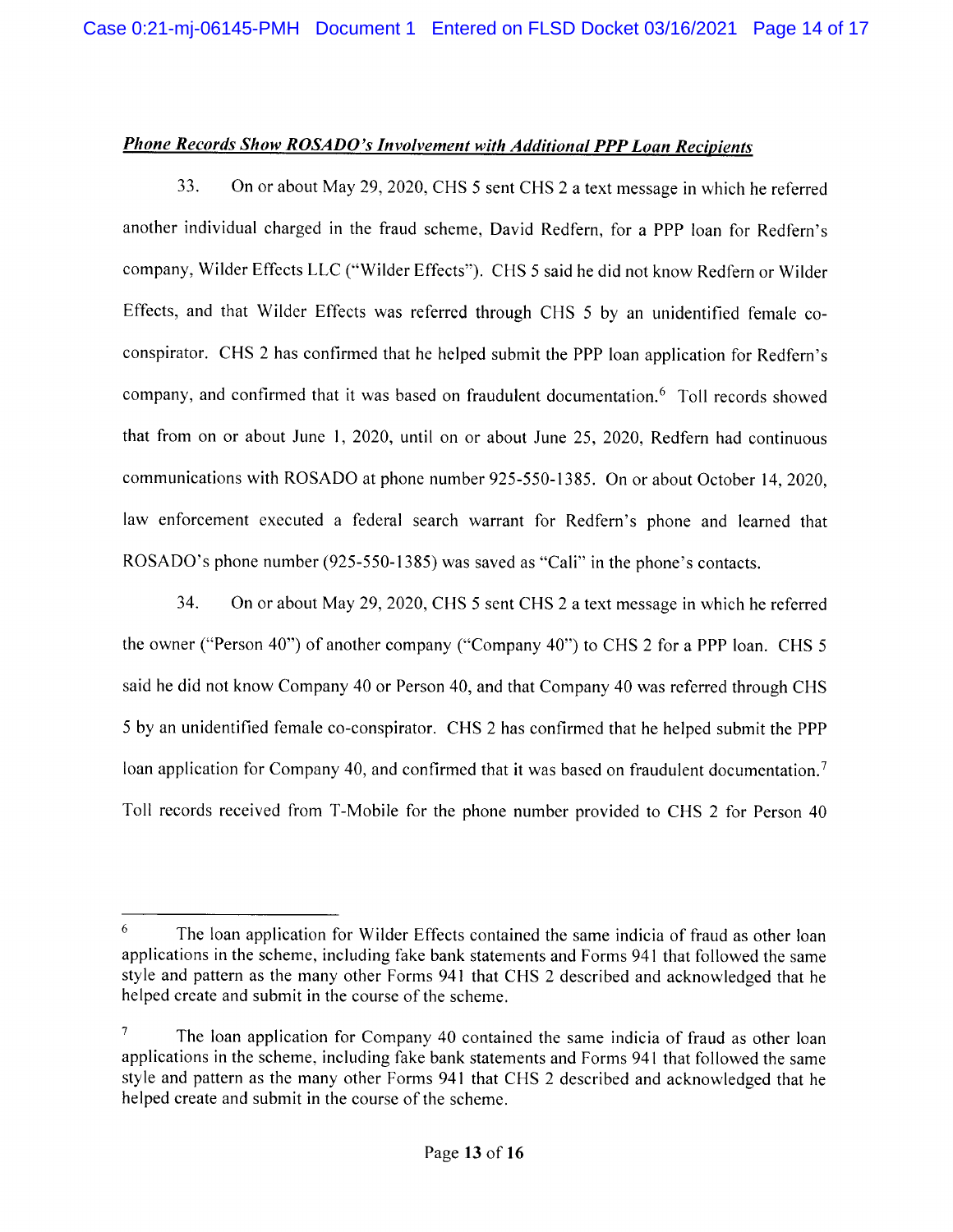showed that from about June 2, 2020, until about June 9, 2020, Person 40 had continuous communications with ROSADO at phone number 925-550-1385.<sup>8</sup>

# ROSADO's Banking Activity Confirms Her Knowing Participation in the Fraud

I have also reviewed the bank records for ROSADO and her purported business, 35. which confirm ROSADO's receipt of kickback payments from PPP loan proceeds obtained through the fraud scheme described in this Affidavit. According to Bank 7 records, on or about June 9, 2020, ROSADO opened a business checking account at Bank 7 for JAI ROSADO CONSULTING LLC ("Jai Rosado Consulting") and was the sole signatory on the account. According to the California Secretary of State business entity website, Jai Rosado Consulting was incorporated as a domestic limited liability company on or about June 2, 2020. Like Company 50, the registered agent for Jai Rosado Consulting was listed as "LEGALINC CORPORATE SERVICES INC."

36. On or about June 16, 2020, a cashier's check of \$50,000 was deposited into the Jai Rosado Consulting account at Bank 7. The cashier's check was dated June 11, 2020 and listed the remitter as Company 32, for which Person 32 had obtained a fraudulent PPP loan. On or about June 25, 2020, \$25,000 was transferred from the Jai Rosado Consulting account to an account in the name of Company 50. Between on or about June 23, 2020, and on or about June 30, 2020, ROSADO made at least eight withdrawals from the Jai Rosado Consulting account totaling \$12,700.

37. ROSADO also held at least one personal account at Bank 7 during the course of the scheme in the name of "JERICCA T ROSADO" and was the sole signatory on the account.

Bank Processor 1 rejected the PPP Ioan application that CHS 2 submitted on behalf of Company 40.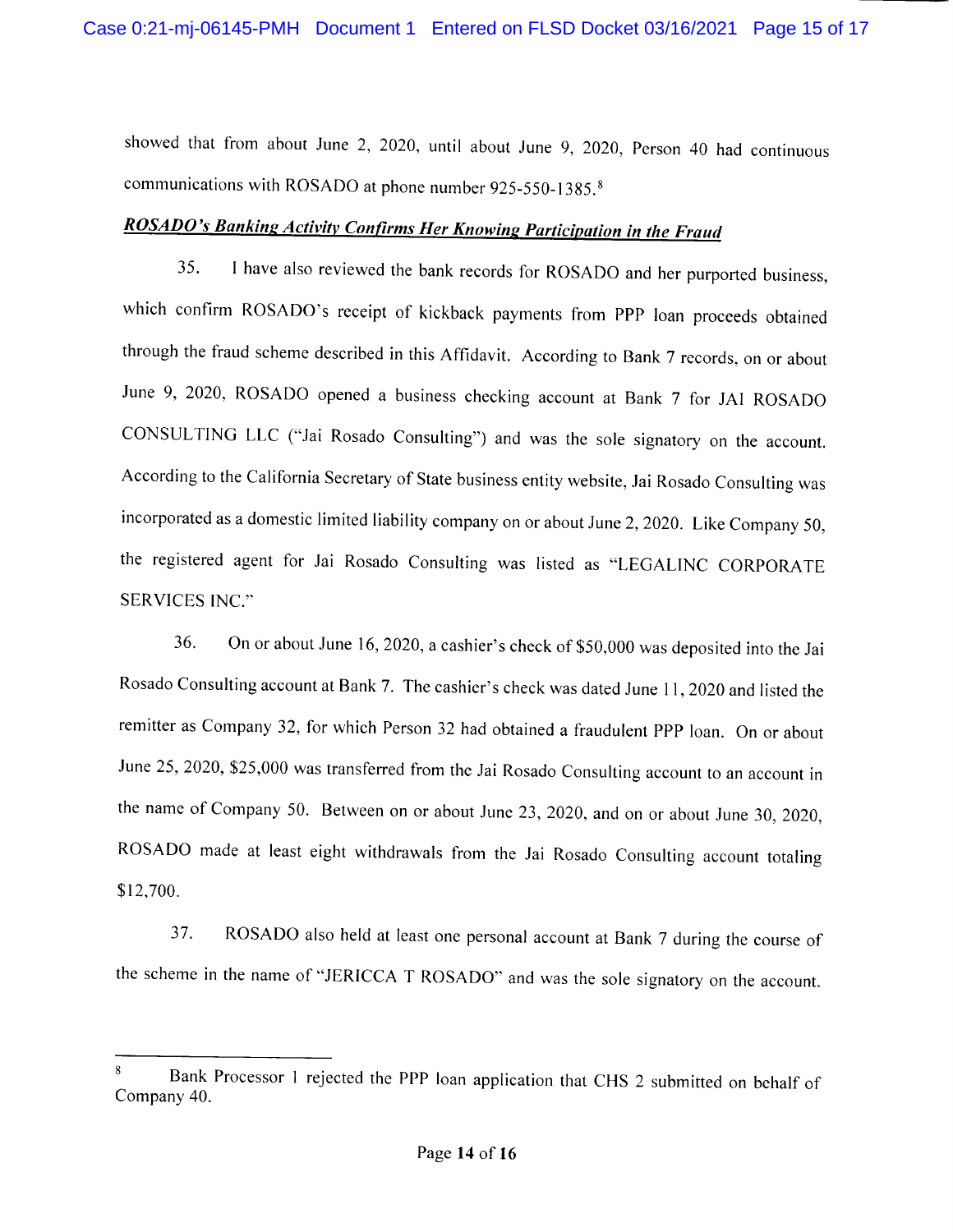On June 2, 2020, a purchase was made from this account in the amount of \$125 to "INCFILE.COM LLC." According to Incfile.com's website, this business offers its customers a variety of LLC formation services. The records also showed transfers of funds between ROSADO's personal account and the Jai Rosado Consulting account at Bank 7.

38. Bank records from the Jai Rosado Consulting Bank 7 account showed what appeared to be purchases of luxury items and personal expenses. For example, on or about July 9, 2020, ROSADO made a purchase in the amount of \$1,630.20 at Neiman Marcus, a luxury clothing store, in Charlotte, North Carolina. On or about July 15, 2020, ROSADO made a purchase for \$1,132.52 at Christian Louboutin, a luxury shoe store, in Las Vegas, Nevada. Beginning in or around August of 2020, ROSADO made recurring monthly payments to Novel Stonewall Station Apartments for what appear to be rent payments. In addition, bank records showed that ROSADO made several purchases for travel expenses during this same time period.

39. These purchases are consistent with social media posts to the publicly accessible Instagram account for the handle "preyforjai," which contained images appearing to depict ROSADO in some of these cities at or around the time where these purchases were made. This Instagram account also contained numerous other images and videos of a person who matches ROSADO's appearance.